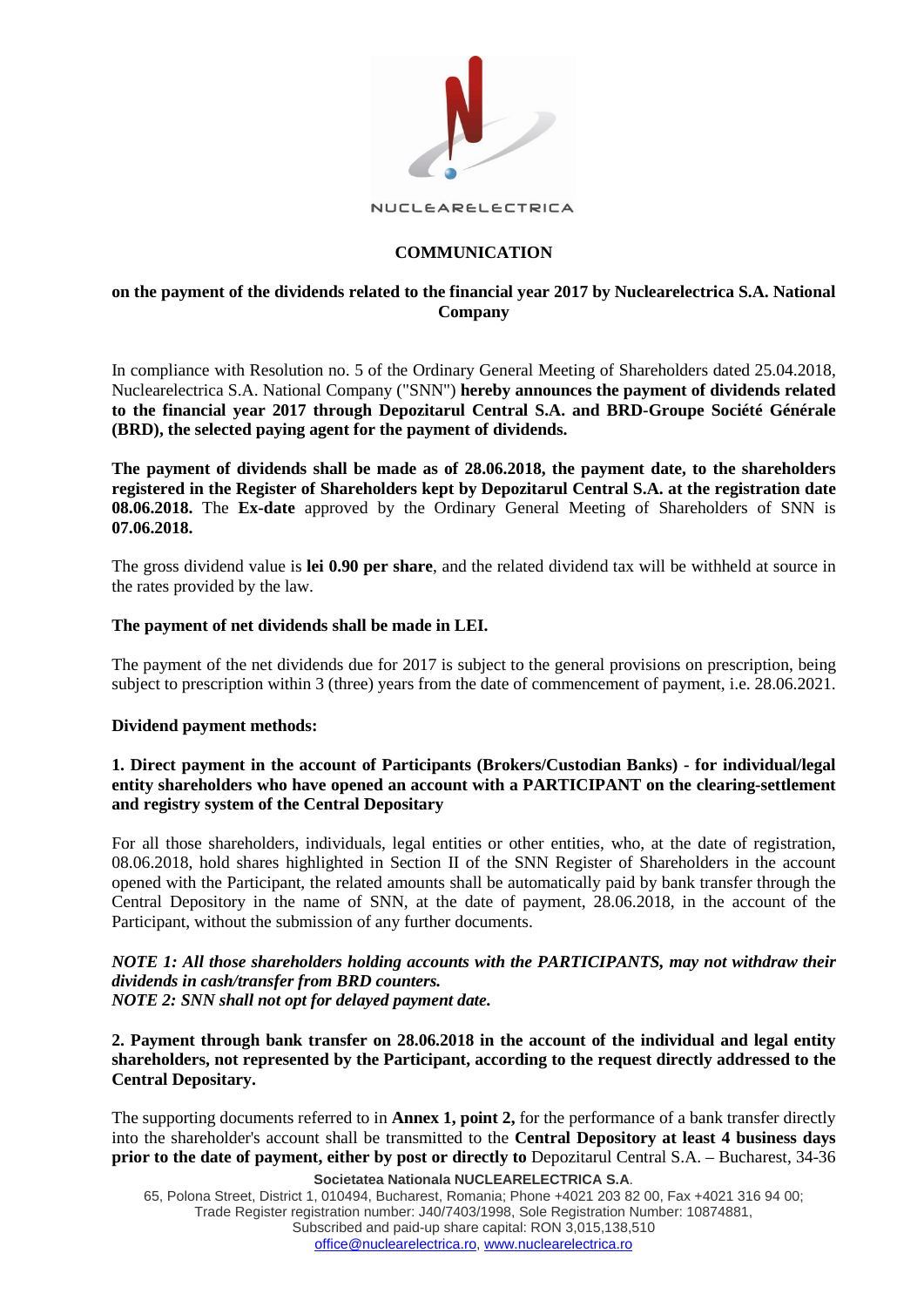Carol I Blvd., District 2.

In compliance with the legislation applicable to the capital market, as of 2015, the Central Depositary provides all **shareholders who are not represented by Participants** the option of cashing any amount of money due directly by bank transfer to a bank account, regardless of the issuer distributing the amounts of money. This option entails the registration of the IBAN code at the Central Depository, which may be used to collect more or all of the holdings and remaining valid for subsequent distributions, until a contrary notice from the shareholder is served. The registration of the IBAN by the Central Depository will be charged according to the schedule of rates charged to the holders of financial instruments and shall be borne by each individual shareholder. For further details on this payment option, SNN shareholders are kindly asked to contact the Central Depository at tel. +40 21.408.58.74 or e-mail dividende@depozitarulcentral.ro

We inform you that starting with 25.05.2018, SNN applies the provisions of EU Regulation no. 679/2016 regarding the protection of the natural persons in relation to the processing of personal data and the free circulation of these data. More information regarding SNN's policy regarding the management of personal data can be found on SNN's website in the GDPR section. We inform you that any modification of personal data in the shareholders registry (changes in name, address etc) can be performed only by the Central Depositary, at the request of the shareholder/empowered person

**3. Payment through the paying agent - BRD Groupe Société Générale**

**a) by issuing cash at the counters of any BRD unit on the territory of Romania for individuals who do not have a bank account opened with the Participant and who do not have their IBAN account registered with the Central Depository.**

**a) through bank transfer at any BRD unit on the territory of Romania for individuals and legal entities/other entities who do not have a bank account opened with the Participant and who do not have their IBAN account registered with the Central Depository.**

For the payment through BRD-Groupe Societe Generale, the shareholders who are individuals and legal entities/other entities will submit at the BRD counters the documents referred to in **Annex 1, points 1.1 and 1.2.**

The list of BRD units is available on the website: [https://www.brd.ro/agentii-si-atm-uri/.](https://www.brd.ro/instrumente-utile/agentii-si-atm-uri/)

*In compliance with the provisions of the Tax Code in force, the standard tax rate applicable to dividend income is 5% of the gross amount of the dividends, with the exceptions relate to the non-taxation of dividend income being provided separately. Furthermore, non-resident shareholders may* benefit from a different, more favorable, tax rate in compliance with the provisions of the Tax Code and Double Taxation Conventions concluded between Romania and the state of residence of that shareholder, based on the valid certificate of tax residence submitted by the non-resident shareholder.

*Non-resident shareholders who have an account opened with the Participants (Broker/Custodian Bank)*  **and those who do not have an account opened with the Participants, respectively (i.e. those who chose the methods referred to under points 2 and 3)** who wish to apply the more favorable provisions of the Double Taxation Convention concluded between Romania and their country of residence should send or submit either through the Participant if they have an account opened with the Participant or directly, in case they do not have an account opened with the Participant, at the SN Nuclearelectrica SA headquarters in 65 Polona St, District 1, Bucharest, postal code 010494, in the attention of the Department of Communication and Relations with Investors, until **14.06.2018, inclusive**, the certificate of tax residence for the year in which the payment of the dividends takes place, **within the term of validity, in original or certified copy**  with apostille/with superlegalization, if the case may be, accompanied by an authorized translation, as well as contact details for any clarifications regarding the certificates of tax residence. If, following the verification of the certificate of tax residence and the provisions of the Double Taxation Convention, it results that the more favorable rate set out in the Double Taxation Convention may be applied, on the date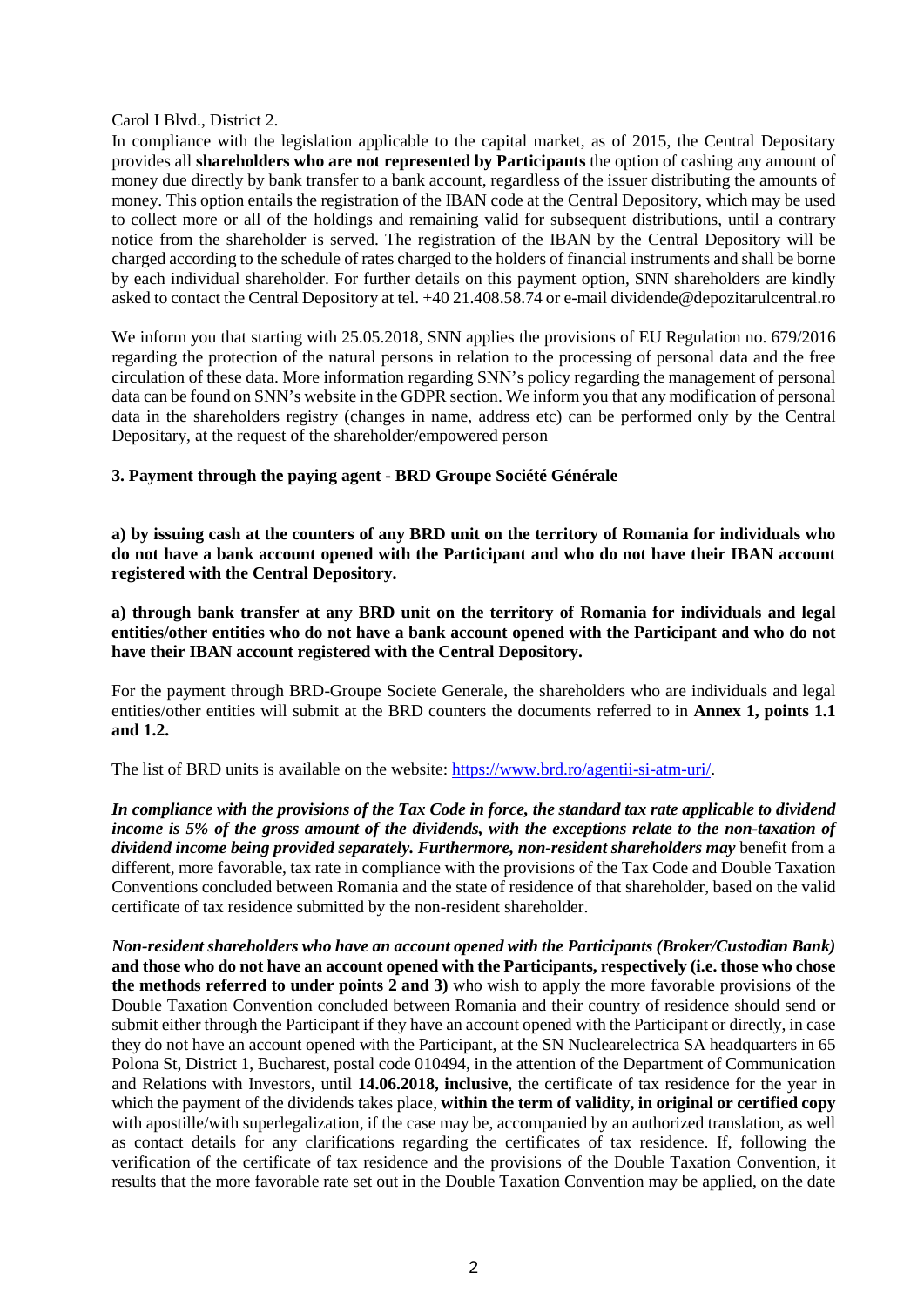of payment, 28.06.2018, the shareholders in question will receive the net dividends with the application of that rate. Otherwise, the standard rate in force provided by the Romanian Tax Code shall apply.

In the event of submission of the certificate of tax residence, together with a request for payment through bank transfer of the net dividends distributed by SN Nuclearelectrica S.A., after the date of **14.06.2018**, but not later than **14.12.2018**, **SNN shall withhold on the date of payment (28.06.2018) the dividend tax in force provided by the Romanian Tax Code,** with any tax difference due to the shareholder being paid subsequently to the transmission and verification of the documentation, if following the receipt and the verification thereof it results that it would be entitled to a lower tax rate than the standard one laid down in the Romanian Tax Code.

SNN reserves the right to request additional documentation from the shareholder/its proxy, following the analysis of the application requesting the distribution of dividends.

The certificates of tax residence submitted by Participants after **14.06.2018** for the shareholders these are representing may be submitted at the SNN headquarters in 65 Polona Street, District 1, Bucharest, postal code 010494. Participants shall mention in the submission address of the afore-mentioned documents, the fact that these refer to shareholders of SNN and the dividends related to the financial year 2017, indicating the list of shareholders for whom the tax documents are being submitted, list that shall include: the full name of the shareholder (for the situations where the name in the Register of Shareholders is different than the one mentioned in the tax documents, the reasons/explanations of these differences shall be noted under the heading "Other comments"), the shareholder's identification code in compliance with the identification code sent to the Central Depositary (i.e. NIN), number of shares held on the Registration date.

## *If the supporting documents are issued in a language other than Romanian and/or issued by foreign authorities, these should be submitted with apostille/superlegalization, if applicable, as well as in a certified translation into Romanian.*

In compliance with Law no. 207/2015 on the Fiscal Procedure Code, as well as the Order of the President of the National Agency for Fiscal Administration no. 3725/19.12.2017 for the approval of the tax registration forms of taxpayers and the types of tax liabilities that form the fiscal vector, the shareholders of SN Nuclearelectrica SA who are **individuals, as well as non-resident legal entities have the obligation to register in Romania for tax purposes**, by submitting with the competent tax authorities in Romania of the Tax Registration Statement 015 (for non-resident legal entities) and 030 (for non-resident individuals) in order to obtain the tax identification code.

*Statement 015* **(for non-resident legal entities) and** *Statement 030* **(for non-resident individuals)** will be submitted at the registry of the competent tax authority in Romania either directly (legal representative), through proxy or through the income payer.

Shareholders who are individuals, as well as non-resident legal entities, shall transmit to the SNN headquarters in Bucharest, 65 Polona St., the Department of Investor Relations, by **14 December 2018** at the latest, documents that feature the tax identification code obtained from the competent tax authorities in Romania.

Non-resident individuals and non-resident legal entities may also obtain the tax registration code through the income payer (SN Nuclearelectrica SA), by submitting a power of attorney in this regard, as well as the following documents:

### **a) for non-resident individuals:**

- copy of the identity document/passport where the serial number and the date of issue are mentioned the term of validity (including the agency that issued such identification document), the domicile address of the non-resident individual, the region, postal code, certified by the holder as a "**certified true copy**", as well as the telephone/fax number and the e-mail address;
- the certificate of tax residence for the year in which the payment of dividends takes place, **within the validity**